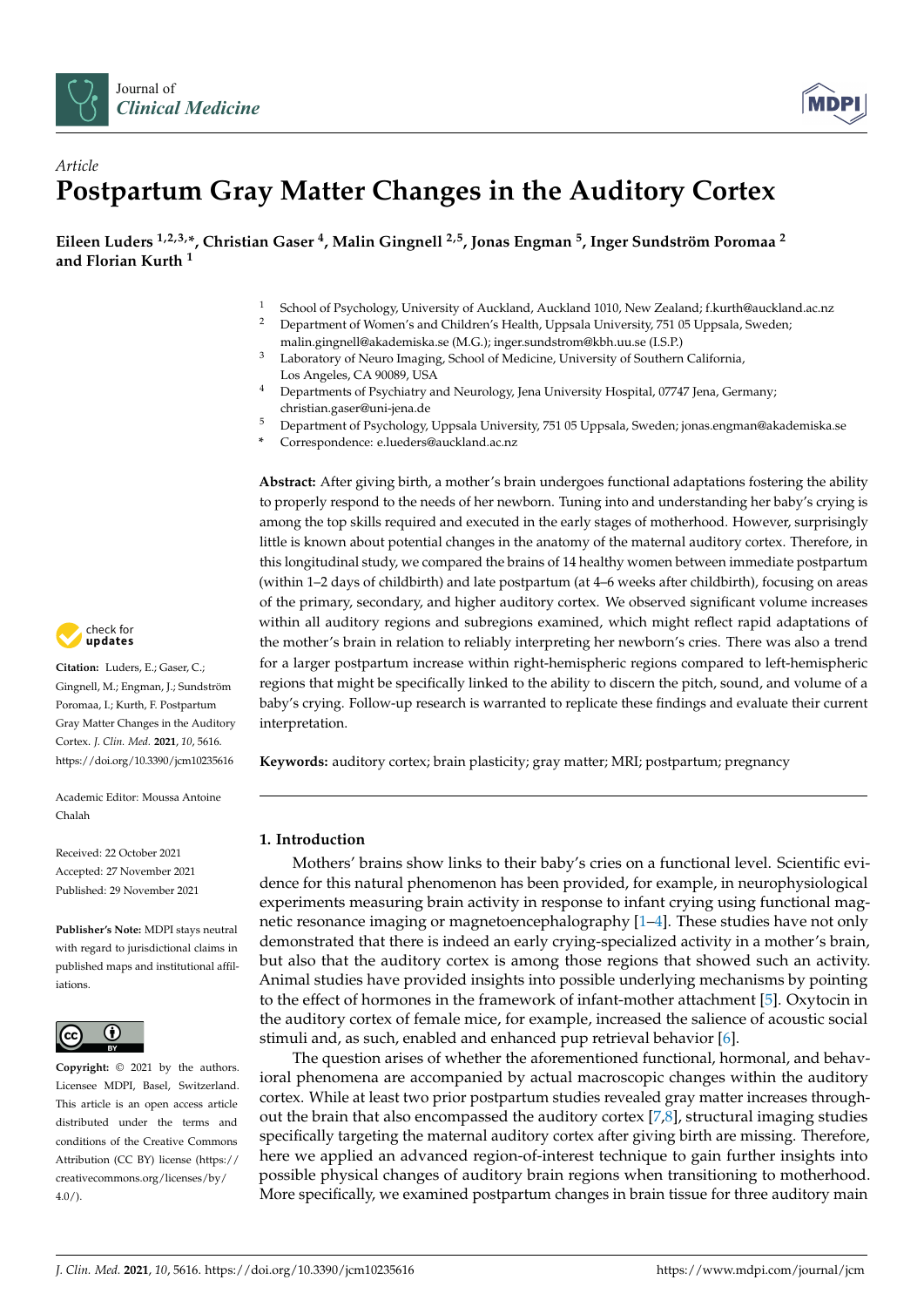regions and five subregions, specifically Te1 consisting of Te1.0, Te1.1, and Te1.2 [\[9\]](#page-5-6); Te2 consisting of Te2.1 and Te2.2 [\[10\]](#page-5-7); and Te3 [\[11\]](#page-5-8). For the exact location and definition of these areas, please refer to  $[9-11]$  $[9-11]$ . Te1 constitutes the primary auditory cortex (or Brodmann Area 41); Te2 may be considered the secondary auditory cortex (or Brodmann Area 42); and Te3 constitutes part of the higher auditory cortex (corresponding to the posterior 2/3 of Brodmann Area 22).

Aside from establishing which auditory (sub)regions will show changes—presumably increases rather than decreases, given the prior findings [\[7](#page-5-4)[,8\]](#page-5-5)—our study will reveal if there are different effects pertaining to left and right auditory regions. Such laterality effects are not unlikely. For example, prior analyses in mice have demonstrated that pup retrieval depends on the functional activity of the left ear, but not the right ear [\[6\]](#page-5-3). The same study also reported that retrieval behavior was accelerated by oxytocin and that oxytocin receptors were preferentially expressed in the left auditory cortex. Thus, any structural changes within auditory regions in the current study might be more pronounced in the left hemisphere than the right hemisphere. On the other hand, left Brodmann Area 22—as part of Wernicke's area—has been implicated in language comprehension and speech production [\[12\]](#page-5-9), whereas right Brodmann Area 22 is involved in discriminating pitch, sound, and volume. Thus, it seems equally possible that changes occurring during the first few weeks after giving birth are more pronounced in the right hemisphere than the left hemisphere, at least with respect to Te3.

#### **2. Materials and Methods**

Our sample included 14 healthy postpartum women, aged between 25 and 38 years (mean  $\pm$  SD: 32.8  $\pm$  4.0 years). All women were Caucasian, and 13 women (92.9%) were of Nordic origin. 13 women (92.9%) were married or cohabiting, and 11 women (78.6%) had an education on the university level. All women were recruited from the maternity ward at Uppsala University Hospital (Sweden) and had an uncomplicated delivery (*n* = 9 vaginal/*n* = 5 Caesarean); for 7 women (50%) it was a first-time delivery. For study exclusion criteria, please see [\[13\]](#page-5-10). All women underwent brain scanning at two time points, 1–2 days after delivery (immediate postpartum) and 4–6 weeks after delivery (late postpartum). All women provided written informed consent and all procedures were approved by the Regional Ethical Review Board, Uppsala (Sweden). Readers may seek access to the data through the corresponding author.

Brain images were acquired on a Philips Achieva 3T-X scanner using a phase-sensitive inversion recovery T1-weighted sequence and the following parameters: 5700 ms repetition time, 15 ms echo time, 400 ms inversion time, 90 degrees flip angle, 23 cm field of view, and  $0.45 \times 0.45 \times 2.0$  mm<sup>3</sup> voxel size. Data processing was done in Matlab [\(http://](http://www.mathworks.com/products/matlab) [www.mathworks.com/products/matlab,](http://www.mathworks.com/products/matlab) accessed on 22 October 2021) using the VBM8 toolbox [\(http://dbm.neuro.uni-jena.de/vbm,](http://dbm.neuro.uni-jena.de/vbm) accessed on 22 October 2021) and a workflow optimized for longitudinal processing, as detailed elsewhere [\[13\]](#page-5-10). The procedure resulted in one image for each woman reflecting the difference in voxel-wise gray matter between immediate and late postpartum, with positive values indicating an increase and negative values a decrease. These difference images were multiplied with the cytoarchitectonic tissue probabilities for the regions of interest in each hemisphere (Te1.0, Te1.1, Te1.2, Te2.1, Te2.2, and Te3), as detailed elsewhere [\[14\]](#page-5-11). The required cytoarchitectonic probability maps are based on post mortem data [\[9](#page-5-6)[–11,](#page-5-8)[15\]](#page-5-12) and freely available via EBRAINS [\(https:](https://ebrains.eu/) [//ebrains.eu/,](https://ebrains.eu/) accessed on 22 October 2021).

The region-specific volumetric changes were calculated in cubic millimeters (mm<sup>3</sup>) by adding the voxel-wise probability-weighted gray matter change across all voxels pertaining to each region of interest (Te1.0, Te1.1, Te1.2, Te2.1, Te2.2, and Te3). In addition, the total volume for the primary auditory cortex (Te1) was calculated as the sum of Te1.0, Te1.1, and Te1.2; the total volume for the secondary auditory cortex (Te2) was calculated as the sum of Te2.1 and Te2.2. One-sample t-tests were applied to detect possible volume changes after confirming that assumptions for parametric testing were met. Significance levels were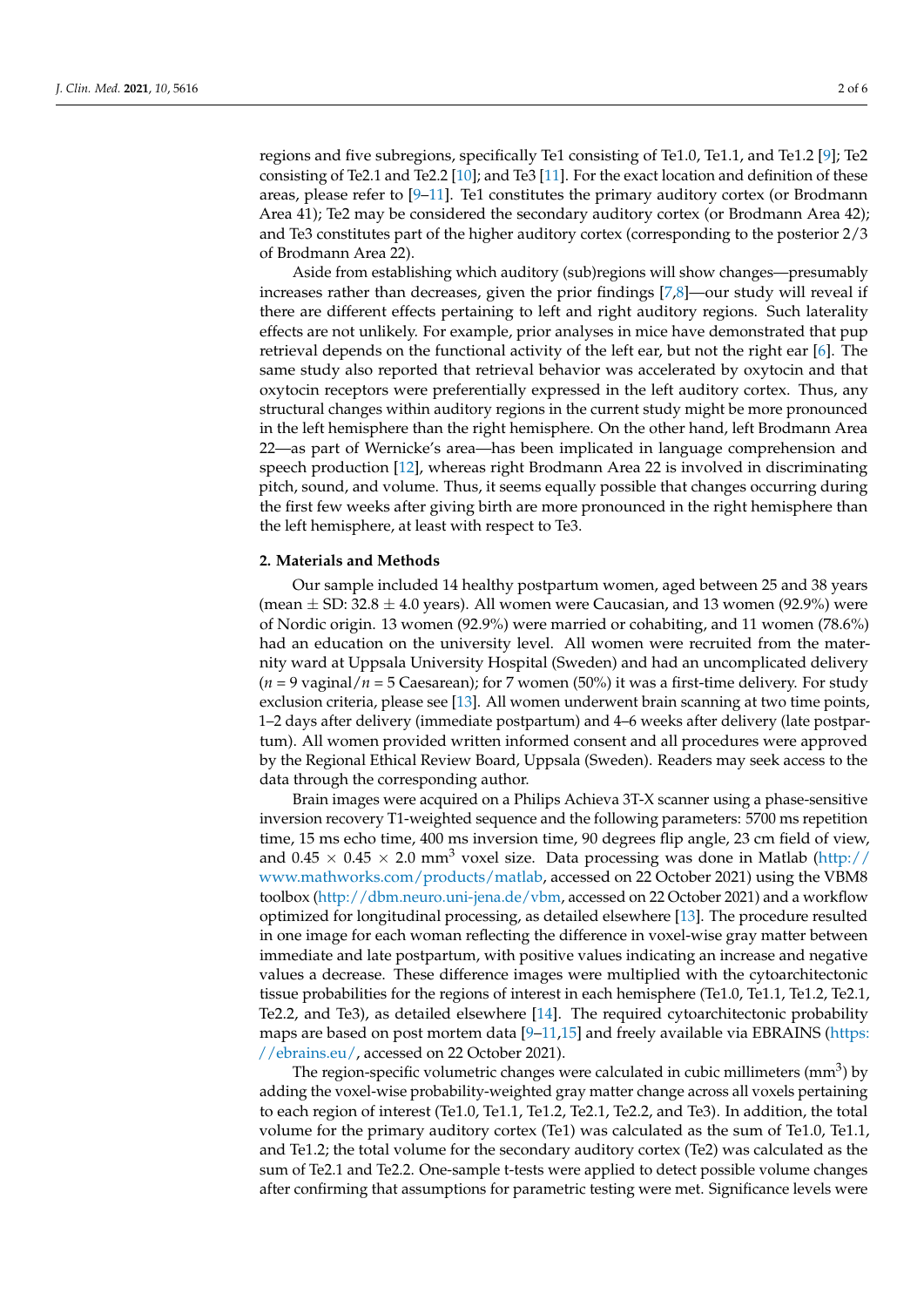adjusted for multiple comparisons by controlling the false discovery rate (FDR) [\[16,](#page-5-13)[17\]](#page-5-14). Moreover, we calculated the regional changes in percent (%) and tested whether the changes in one hemisphere were larger than in the other. For this purpose, we applied paired t-tests using FDR-corrections, again after ensuring that assumptions for parametric testing were met.

#### **3. Results**  $\mathbf{r}_{\mathbf{c}}$ we applied to the tests using FDR-corrections, again after ensuring that assumptions, again after ensuring tha

There were no significant decreases between immediate postpartum (within 1–2 days of childbirth) and late postpartum (at 4–6 weeks after childbirth) for Te1, Te2, T3, or any of the subregions. In contrast, there were significant increases between these two time points **3. Results** 107 for all regions of interest. Cohen's d as well as statistical T- and FDR-corrected p-values (q values) are provided in Table [1;](#page-2-0) the region-specific changes (in %) are visualized in Figure [1.](#page-2-1) The subset of the subset of the subregion opening dialogue (in 10) are subditied in 11 gard 1<br>With respect to possible hemispheric differences, there was a trend for a significantly larger increase of right TE2.1 and right TE3 compared to left TE2.1 and left TE3 (both  $q \leq 0.052$ ). re were no significant decreases between immediate postpartum (within 1–2 day pect to possible fields prietic unterefices, there was a trend for a significantly target

| <b>Region</b>   | Left Hemisphere |        |             | <b>Right Hemisphere</b> |        |                |
|-----------------|-----------------|--------|-------------|-------------------------|--------|----------------|
|                 | Cohen's d       | T      | $\mathbf q$ | Cohen's d               | т      | q <sup>1</sup> |
| Te1             | 2.9346          | 5.2904 | $0.0002*$   | 2.5234                  | 4.5491 | $0.0004*$      |
| Te1.1           | 2.5349          | 4.5699 | $0.0004*$   | 2.9113                  | 5.2485 | $0.0002*$      |
| Te1.0           | 1.214           | 2.1885 | $0.0237*$   | 1.4394                  | 2.595  | $0.0118*$      |
| Te1.2           | 2.6764          | 4.8249 | $0.0003*$   | 2.7033                  | 4.8734 | $0.0003*$      |
| Te <sub>2</sub> | 3.6535          | 6.5864 | $0.0001*$   | 2.5808                  | 4.6527 | $0.0004*$      |
| Te2.1           | 3.1287          | 5.6404 | $0.0002*$   | 3.9615                  | 7.1416 | $0.0001*$      |
| <b>TE2.2</b>    | 3.5196          | 6.3451 | $0.0001*$   | 2.1455                  | 3.8679 | $0.0012*$      |
| Te <sub>3</sub> | 2.078           | 3.7462 | $0.0014*$   | 2.7147                  | 4.894  | $0.0003*$      |

<span id="page-2-0"></span>**Table 1.** Changes in region-specific volumes between immediate and late postpartum.

<span id="page-2-1"></span> $\frac{1}{1}$  q-values are FDR-corrected *p*-values; \* denotes significance.



**Figure 1.** Changes in region-specific volumes between immediate and late postpartum. The colored bars show the mean increase in percent (%) in blue hues for Te1 (consisting of Te1.0, Te1.1, and Te1.2), in red hues for Te2 (consisting of Te2.1 and Te2.2), and in green for Te3. The smaller gray bars indicate the standard error of the mean.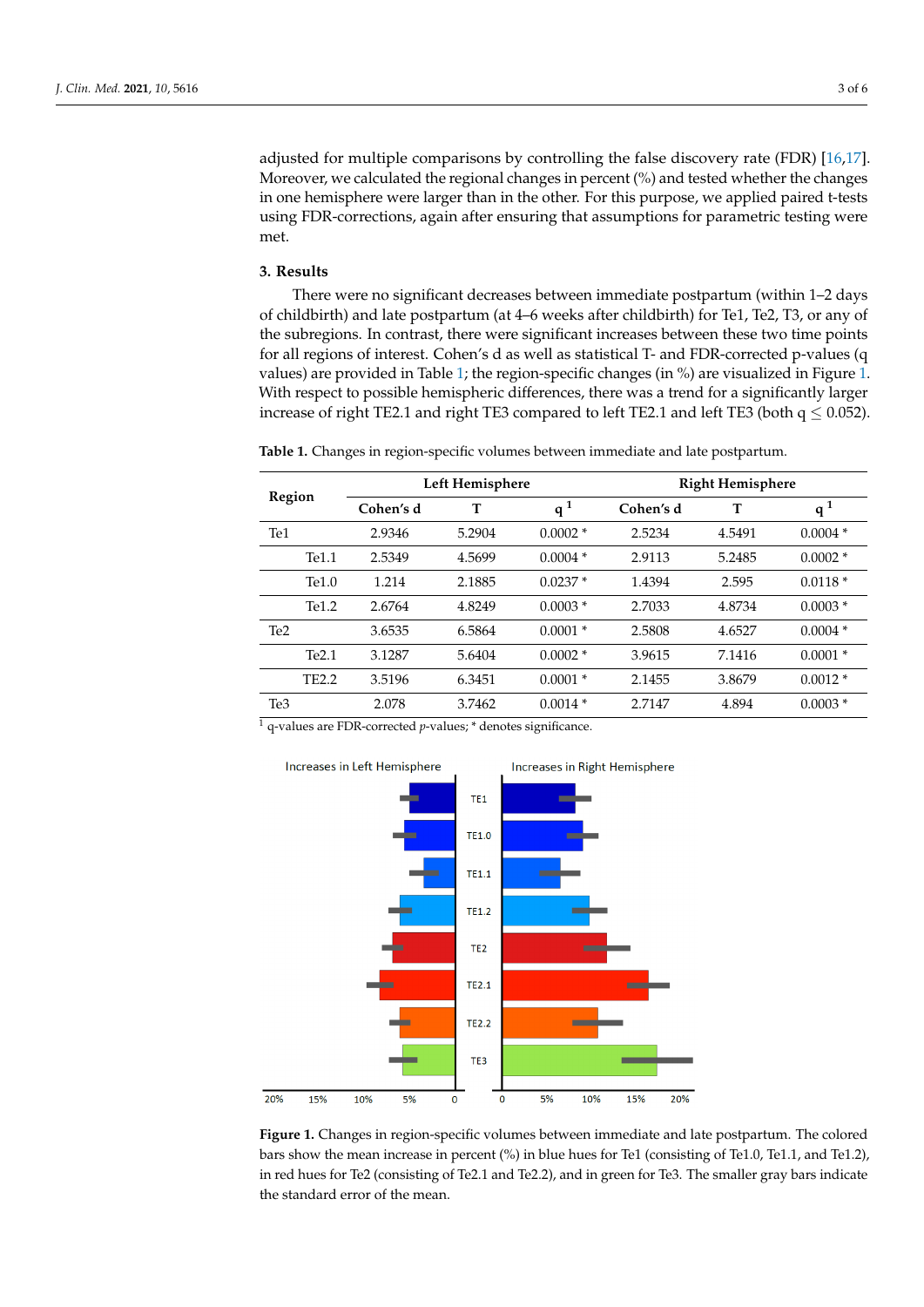# **4. Discussion**

Contrasting the gray matter of the primary, secondary, and higher auditory cortex between immediate and late postpartum, we observed significant volume increases within all regions and subregions examined. In addition, there was a trend for a laterality effect within some regions, with larger postpartum increases within the right hemisphere compared to the left.

# *4.1. Direction and Location of the Effect*

The direction of the effect (volume increases rather than decreases) after giving birth is in close agreement with the outcomes of most postpartum studies [\[7,](#page-5-4)[8](#page-5-5)[,13](#page-5-10)[,18](#page-5-15)[–21\]](#page-5-16); some of those studies [\[7](#page-5-4)[,13,](#page-5-10)[19,](#page-5-17)[21\]](#page-5-16) were conducted using the same dataset as in the current study. With respect to the location of the effect, our findings corroborate prior reports of gray matter increases in auditory areas, as detected when applying voxel-based morphometry (VBM), both in independent and overlapping samples [\[7,](#page-5-4)[8\]](#page-5-5). Nevertheless, our current study also extends those findings based on VBM, which is most sensitive to effects in the size and shape of the selected smoothing kernel (spatial smoothing is a common processing step in VBM analyses). In other words, VBM studies are less sensitive with respect to effects that are non-spherically shaped or smaller/larger than the smoothing kernel (which was 8 mm or 12 mm FWHM in the aforementioned studies). Thus, by specifically focusing on—and distinguishing between—regions and subregions of the auditory cortex, our study provides substantial and additional evidence for postpartum tissue changes within primary, secondary, and higher auditory areas. As such, it may also inform future studies investigating potential changes in auditory processing and sound perception during pregnancy and after giving birth [\[22\]](#page-5-18).

#### *4.2. Possible Functional Links*

Overall, our findings might reflect adaptations of the mother's brain associated with listening for and interpreting her newborn's cries as well as other idiosyncratic sounds (gurgles, grunts, whines, squeals, etc.). The detected changes on the macro-anatomical level (i.e., gray matter increases) may reflect events on the micro-anatomical level (i.e., angiogenesis, dendritogenesis, gliogenesis, or synaptogenesis) which may drive and/or result from syncing a mother's brain to her newborn's means of communicating. The functional significance of the observed auditory changes in the maternal brain might thus be to foster a mother's ability to extract crucial information—not only in regards to physical and emotional states of her baby but also to degrees of urgency—in order to effectively intervene, altogether contributing to her newborn's wellbeing and flourishing. In addition to understanding what the different sounds of her baby signify (e.g., being hungry, sleepy, too hot, too cold, wet, in pain etc.), postpartum changes within the auditory cortex may also allow a new mother to recognize her own baby's cries [\[23\]](#page-5-19), an ability reported to increase rapidly within a few days postpartum [\[24\]](#page-5-20).

As discussed elsewhere, the maternal brain during the very early postpartum period constitutes an approximation of the pregnant brain [\[7,](#page-5-4)[19\]](#page-5-17). Thus, apparent gray matter gain in auditory regions at late postpartum compared to immediate postpartum might also just reflect a restoration of brain tissue that may have been lost during pregnancy. Albeit research on this aspect is extremely sparse, one study [\[25\]](#page-5-21) reported a significant gray matter decrease during pregnancy in various brain regions, including the left and right superior temporal gyrus, superior temporal sulcus, and middle temporal gyrus (i.e., regions that contain or are in close proximity to the auditory regions investigated in our study). In the same vein, our present findings within auditory regions might corroborate prior observations with respect to impaired or aberrant auditory functioning during pregnancy, that often resolve after giving birth, as reviewed in [\[22\]](#page-5-18). We have no record of auditory functioning whatsoever for our cohort, and we did not obtain a brain scan before pregnancy. However, it is certainly possible that tissue decreases within auditory regions took place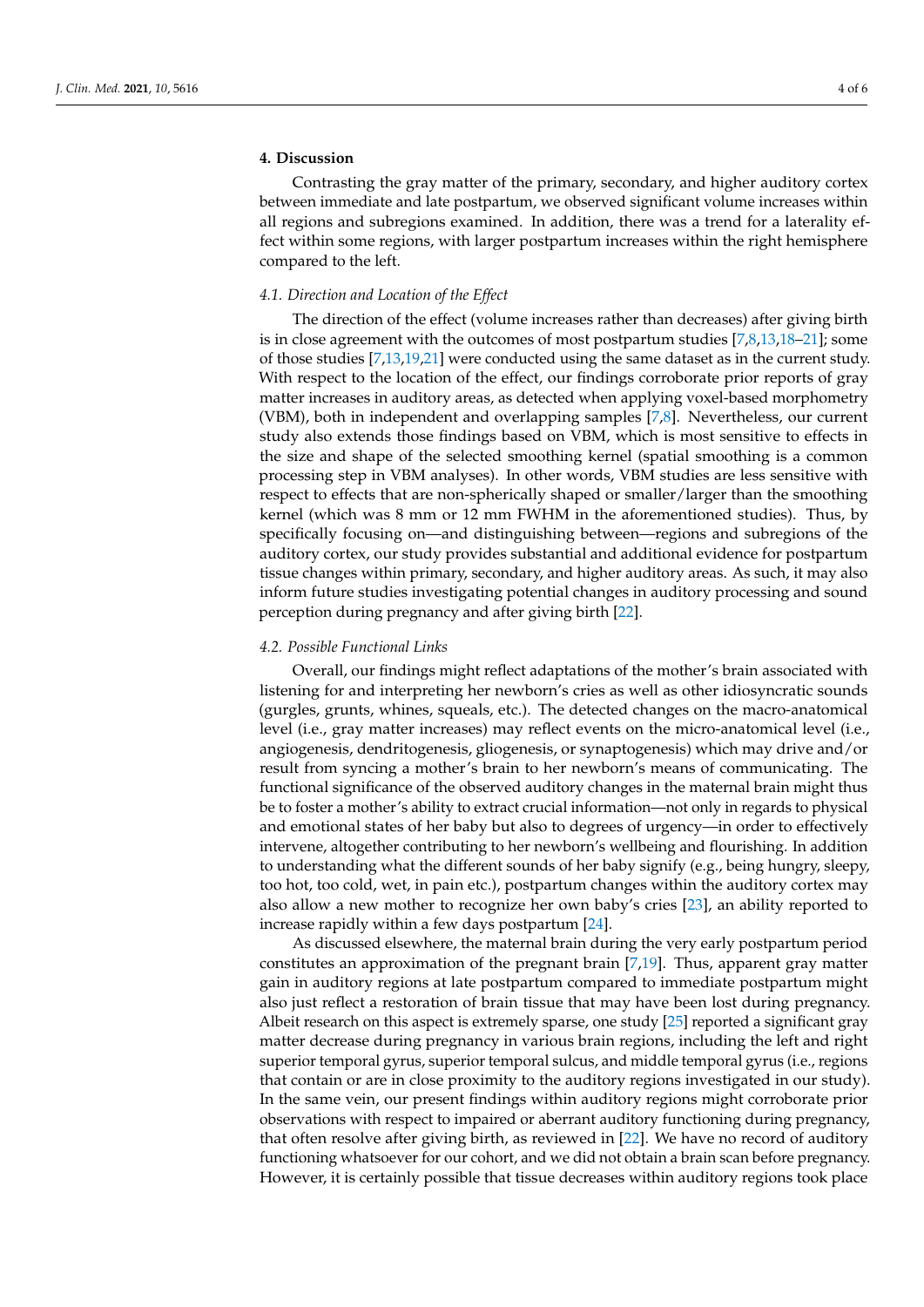during pregnancy—with or without noticeable impairment in auditory function—and simply reversed after giving birth and as such resulted in the detected tissue increases.

Finally, of course, it is also conceivable that these two possible mechanisms, brain reorganization and tissue restoration, are not mutually exclusive: The observed gray matter gain within the primary, secondary, and higher auditory cortex may be due to reorganization in some regions and due to restoration in others; and yet another set of regions might be affected by both mechanisms, either simultaneously or sequentially.

#### *4.3. Hemispheric Differences*

Our study revealed a trend for larger postpartum increases within some right-hemispheric regions compared to left-hemispheric regions. These structural laterality effects seem to be in agreement with functional laterality effects where infant crying (and also laughing) elicited stronger activations in auditory areas of the right hemisphere than the left hemisphere [\[3\]](#page-5-22). The auditory area where the left-right difference was most pronounced in our study was TE3, which corresponds to the posterior part of Brodmann Area 22. Since Brodmann Area 22 in the right hemisphere is closely involved in pitch, sound, and volume discrimination—while generating and understanding words are attributed to the left hemisphere (i.e., Wernicke's area)—the observed laterality trend might be related to the mother's ability to discern pitch, sound, and volume of her baby's crying. Future studies aiming to replicate this asymmetric growth effect in the very early postpartum stages may additionally consider investigating if the rightward growth becomes less pronounced (or even negated by a leftward growth) as the child transitions from crying to cooing to babbling to talking.

### **5. Conclusions**

Our study provides evidence for postpartum tissue increases within primary, secondary, and higher auditory areas. The observed effects may reflect adaptations of the mother's brain in relation to interpreting her newborn's cries. However, given the small sample size and the relatively sparseness of studies in this field of research, follow-up research is clearly warranted to replicate (and potentially extent) the present findings as well as to evaluate their current interpretation.

**Author Contributions:** Conceptualization, E.L., F.K. and I.S.P.; methodology, E.L., F.K. and C.G.; formal analysis, F.K. and C.G.; data acquisition, M.G., J.E. and I.S.P.; writing—original draft, E.L.; writing—review and editing, E.L., F.K. and I.S.P.; visualization, E.L. and F.K.; project administration, E.L. and I.S.P.; funding acquisition, I.S.P. All authors have read and agreed to the published version of the manuscript.

**Funding:** This research was funded by the Swedish Research Council (K2014-54X-20642-07-4).

**Institutional Review Board Statement:** The study was conducted according to the guidelines of the Declaration of Helsinki and approved by the Institutional Review Board of Uppsala University (decision date: 2008-06-23; protocol number: 2008/156).

**Informed Consent Statement:** Informed consent was obtained from all subjects involved in the study.

**Data Availability Statement:** The conditions of our ethics approval do not permit public archiving of anonymized study data. Readers seeking access to the data should contact the corresponding author. Access may be granted to named individuals after completion of a formal data sharing agreement in accordance with ethical procedures governing the reuse of sensitive data.

**Acknowledgments:** The authors wish to thank all mothers participating in this study.

**Conflicts of Interest:** The authors declare no conflict of interest.